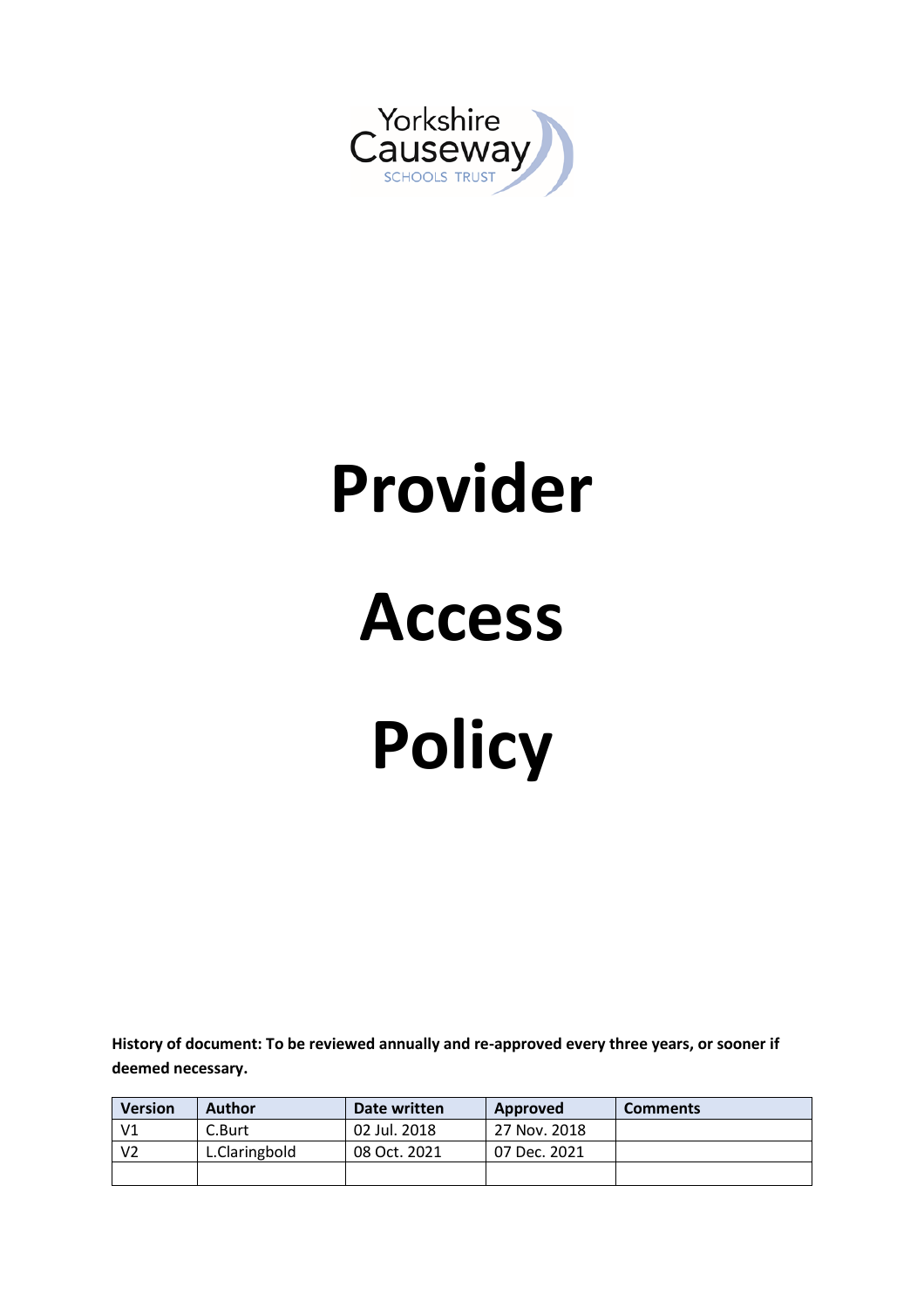# Contents

| 2. |  |
|----|--|
| 3. |  |
|    |  |
|    |  |
|    |  |
|    |  |
| 5. |  |
|    |  |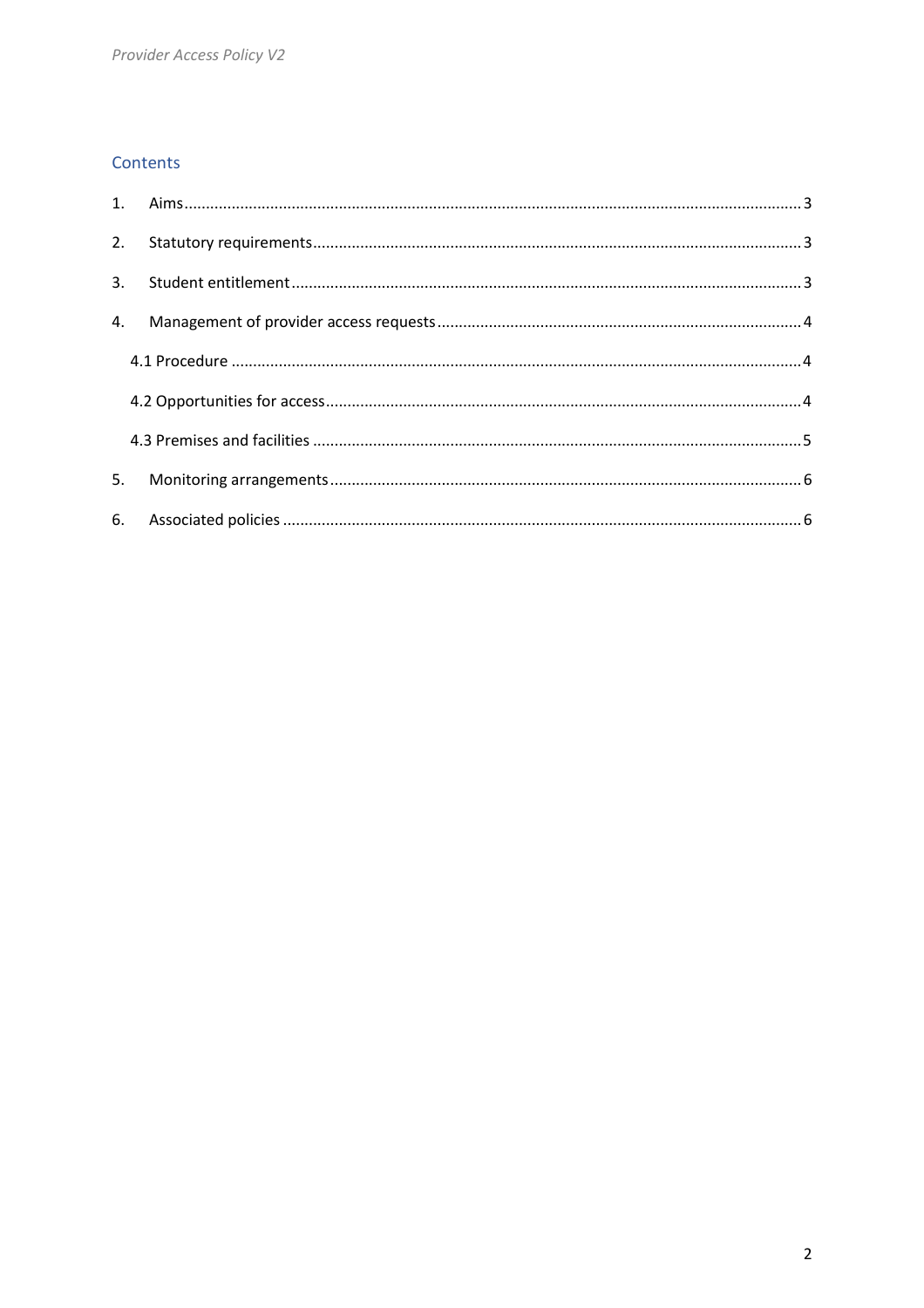# <span id="page-2-0"></span>1. Aims

This policy statement sets out the Trust's arrangements for managing the access of education and training providers to students for the purpose of giving them information about the provider's education or training offer. It sets out:

- Procedures in relation to requests for access
- The grounds for granting and refusing requests for access
- Details of premises or facilities to be provided to a person who is given access

# <span id="page-2-1"></span>2. Statutory requirements

Schools are required to ensure that there is an opportunity for a range of education and training providers to access students in years 7 to 13 for the purposes of informing them about approved technical education, qualifications or apprenticeships. This complies with a school's legal obligations under Section 42B of the [Education Act 1997.](https://www.legislation.gov.uk/ukpga/1997/44/section/42B)

<span id="page-2-2"></span>This policy shows how our Trust complies with these requirements at St Aidan's CE High School.

# 3. Student entitlement

All students in Years 8 to 13 are entitled to:

- Find out about technical education qualifications and apprenticeship opportunities, as part of our careers programme which provides information on the full range of education and training options available at each transition point
- Hear from a range of local providers about the opportunities they offer, including technical education and apprenticeships
- Understand how to make applications for the full range of academic and technical courses
- Students in **Years 7-10** will follow a careers programme which is delivered by Form Tutors, Careers Staff and guest speakers through registration activities, assemblies and off-timetable events (as appropriate). All students will have access to face-to-face impartial guidance at individual point of need
- Students in **Years 11** will follow a careers programme which is delivered by Form Tutors, Careers Staff and guest speakers through registration activities, assemblies and off-timetable events (as appropriate). All students will have at least one individual, impartial guidance meeting to support transition to post-16 provision
- Students in **Year 12** will follow a careers programme focused on post-18 transition which is delivered by Senior Tutors, Careers Staff and guest speakers through tutorials, assemblies and off-timetable events (as appropriate). All students will have access to face-to-face impartial guidance at individual point of need
- Students in **Year 13** will have access to impartial face-to-face guidance at individual point of need to support post-18 applications and careers management

**All students** will be supported to: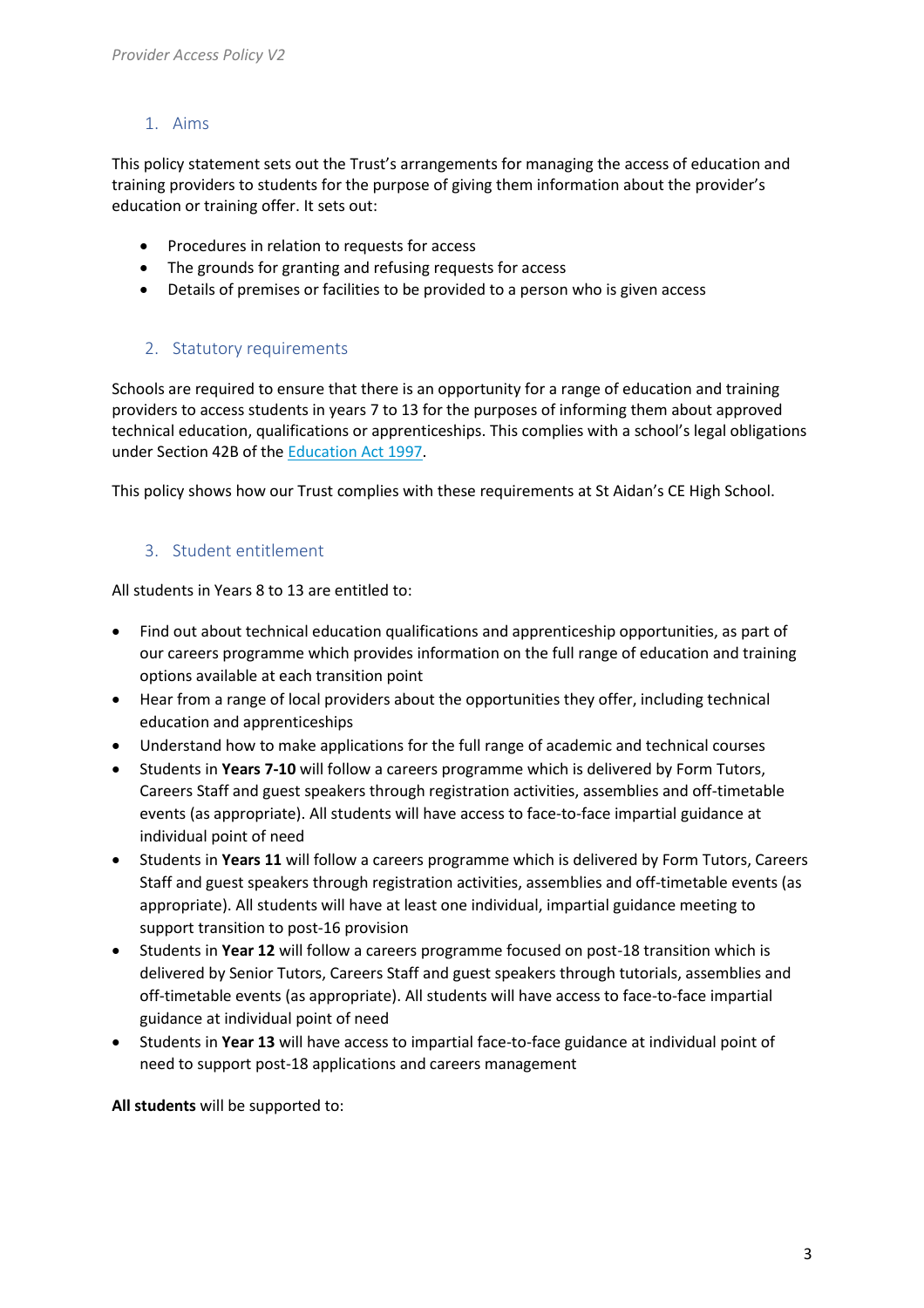- Acquire a general knowledge of and insight into the world of work together with specific knowledge and understanding of careers and opportunities appropriate to their own interest, abilities and aspirations as they progress through the school
- Gain knowledge of career sectors, labour market information
- Develop self-awareness of their own skills and strengths and their current work and how these impact on current and prospective career ideas
- Recognise and value their own abilities and present them in the most positive way
- Gain an understanding of how career choices impact on their future economic wellbeing and how these fit into the demands of society at large
- Gain the career management skills to understand the importance of informed decision making and action planning in the short and long term
- Gain the career management skills to research and recognise suitable progression pathways and qualifications
- Prepare for smooth transition between different stages of their school and post school careers
- Attend regular in-school presentations (as appropriate) and the annual Careers evening to engage with external speakers/representatives from local, regional and national education institutions and businesses

#### <span id="page-3-1"></span><span id="page-3-0"></span>4. Management of provider access requests

#### 4.1 Procedure

A provider wishing to request access should contact St Aidan's CE High School via Denise BennettMrs J Dukes, Careers Leader, to discuss how appropriate and relevant their visit may be.

#### Telephone: 01423 818534

Email: d.bennet[tj.dukes@staidans.co.uk](mailto:j.dukes@staidans.co.uk)

#### <span id="page-3-2"></span>4.2 Opportunities for access

A number of events, integrated into our careers programme, will offer providers an opportunity to come into school to speak to students and/or their parents/carers.

These include:

- Cross-curricular careers activities within subject lessons
- Information evenings for parents/carers on Post 16 and Post 18 Options.
- Lunchtime talks led by employers, training providers and alumni
- Off timetable events such as the Year 10 Careers Day
- An annual careers evening to which providers are invited to talk to Year 7 to 13 students, and/or their parents/carers, about relevant opportunities related to the theme of the event e.g. STEM, Humanities, Languages, Business, Creative and Performing Arts.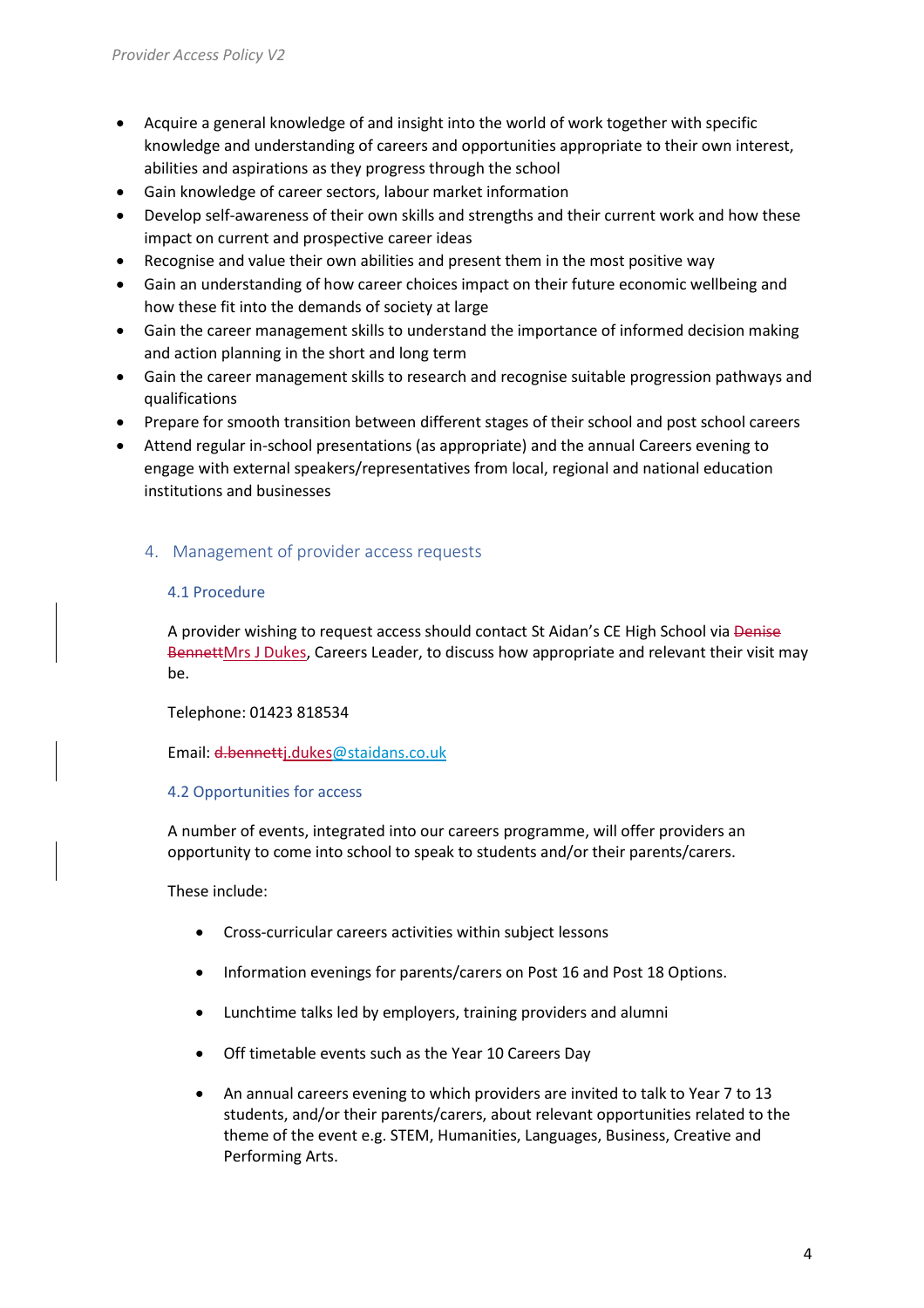- Sixth Form Conference where providers come into talk to students about study, training and employment opportunities
- In addition, we publicise events organised by providers and where appropriate take students to these as follows:
	- o Year 9, 10. 11 and 12 students visit FE colleges for College Pathway courses, bespoke visits, open days and taster days
	- o Year 9, 10. 11 and 12 students are informed about apprenticeship events such as the annual Leeds Apprenticeship

In the St Aidan's Careers Department, we can provide links to provider websites/prospectuses on the Careers Department section of the St Aidan's website; hard copies can be requested as appropriate. We also provide students in Year 11 and 12 with factsheets and newsletters which include information on all providers as well as contact details.

The school employs three qualified Career Advisers who offer impartial careers information, advice and guidance to help ensure students can make informed career decisions about their next steps. They support students with applications to other providers and where appropriate liaise with providers to ensure a smooth and supported transition to further education and apprenticeships. A student can request an appointment at any time by emailing[: careersstaff@staidans.co.uk,](mailto:careersstaff@staidans.co.uk) parents and guardians are welcome to attend.

The school also employs a business liaison manager who works with the careers department to establish links with employers and coordinates and promotes work experience opportunities. Mrs Farrar can be contacted by emailing[: m.farrar@staidans.co.uk](mailto:m.farrar@staidans.co.uk)

#### 4.3 Safeguarding

Our child protection policy outlines the school's procedure for checking the identity and suitability of visitors.

Education and training providers will be expected to adhere to this policy.

#### <span id="page-4-0"></span>4.34 Premises and facilities

The school will make the Constance Green Hall, the main hall, classrooms or private meeting rooms available for discussions between the provider and students, as appropriate to the activity. The school will also make available AV and other specialist equipment to support provider presentations. This will all be discussed and agreed in advance of the visit with the Head of Careers/Careers Leader or a member of their team.

Providers are welcome to leave a copy of their prospectus or other relevant course literature for the Careers Department via the main school reception, which is accessible to all students at all times.will then be displayed and used within the careers department.

Access will be at the discretion of the school and will be judged on the nature of the provider, the appropriateness of the offering and the availability of the necessary space at a suitable time. Although access may be declined for a particular reason, it may be possible to agree an alternative arrangement.